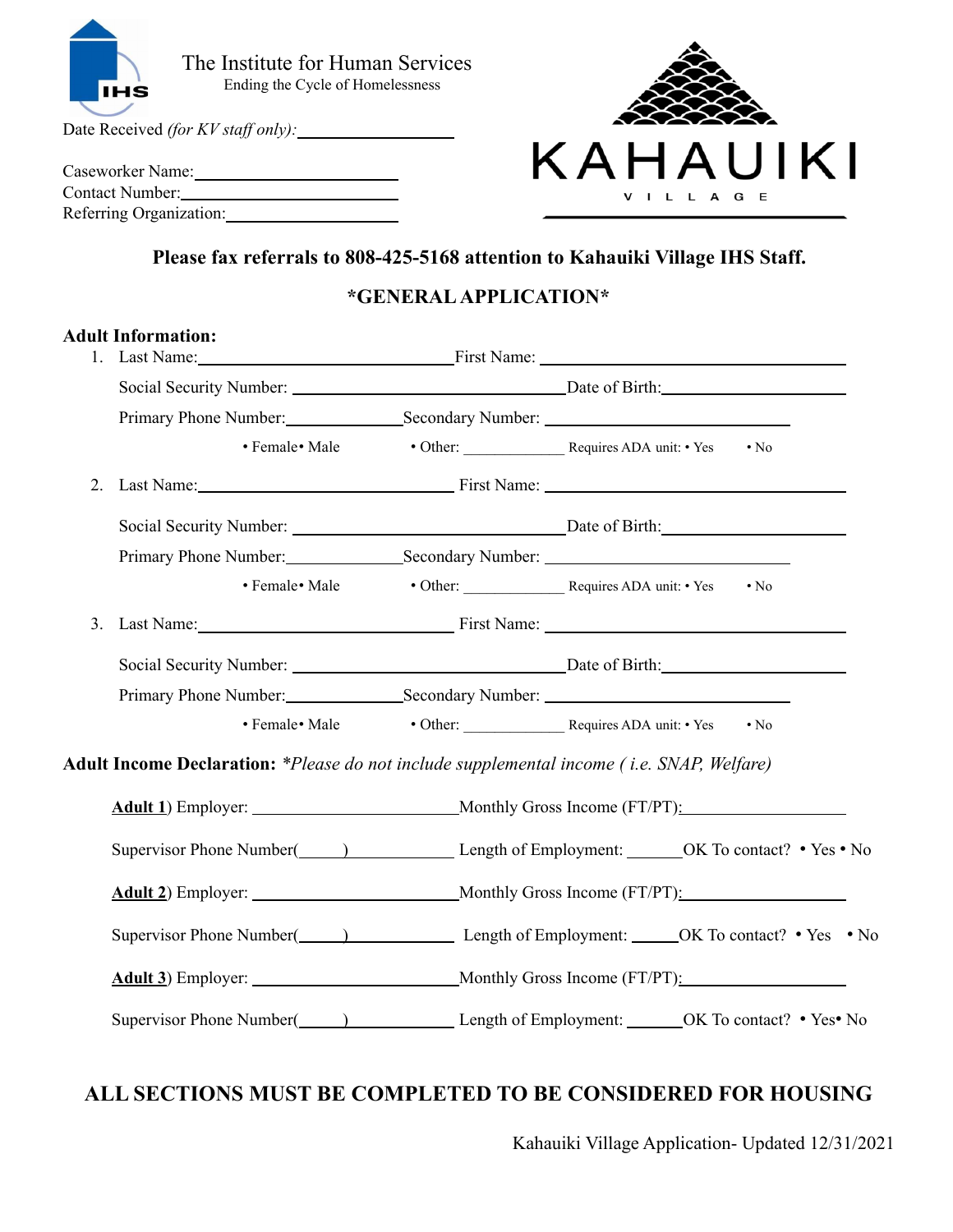

### **Children Information**:

|   |                                                                                                                                              |                           | 1. Last Name: First Name: |            |                                                                                                           |            |
|---|----------------------------------------------------------------------------------------------------------------------------------------------|---------------------------|---------------------------|------------|-----------------------------------------------------------------------------------------------------------|------------|
|   | Date of Birth: <u>Age:</u> Age: School:                                                                                                      |                           |                           |            |                                                                                                           |            |
|   | • Female • Male                                                                                                                              |                           |                           |            |                                                                                                           | $\cdot$ No |
|   |                                                                                                                                              |                           |                           |            | 2. Last Name: First Name: First Name:                                                                     |            |
|   |                                                                                                                                              |                           |                           |            |                                                                                                           |            |
|   | • Female • Male                                                                                                                              |                           |                           |            | • Other: Requires ADA unit: • Yes                                                                         | $\cdot$ No |
|   |                                                                                                                                              |                           |                           |            | 3. Last Name: First Name: First Name:                                                                     |            |
|   |                                                                                                                                              |                           |                           |            | Date of Birth: <u>Age:</u> Age: School:                                                                   |            |
|   | • Female • Male                                                                                                                              |                           |                           |            | • Other: Requires ADA unit: • Yes                                                                         | $\cdot$ No |
|   |                                                                                                                                              |                           |                           |            | 4. Last Name: First Name: First Name:                                                                     |            |
|   |                                                                                                                                              |                           |                           |            |                                                                                                           |            |
|   | • Female • Male                                                                                                                              |                           |                           |            | • Other: Requires ADA unit: • Yes                                                                         | $\cdot$ No |
|   | <b>Additional Information:</b>                                                                                                               | OK to contact? • Yes • No |                           |            | a. Length of stay:<br>b. Landlord/housing manager name:<br>c. Landlord/housing manager Phone number:      |            |
| H | 2. Reasons for homelessness (Check all that apply)<br>$\Box$ Loss of employment<br>Domestic violence<br>$\Box$ Physical or mental disability |                           |                           |            | 3. Do you have a housing voucher or are you currently on the waitlist to receive one? (Circle One) Yes No |            |
|   | 4. Do you have childcare?(Circle One) • Yes                                                                                                  | a. If yes, with who?      |                           | $\cdot$ No |                                                                                                           |            |

## **ALL SECTIONS MUST BE COMPLETED TO BE CONSIDERED FOR HOUSING**

Kahauiki Village Application- Updated 12/31/2021